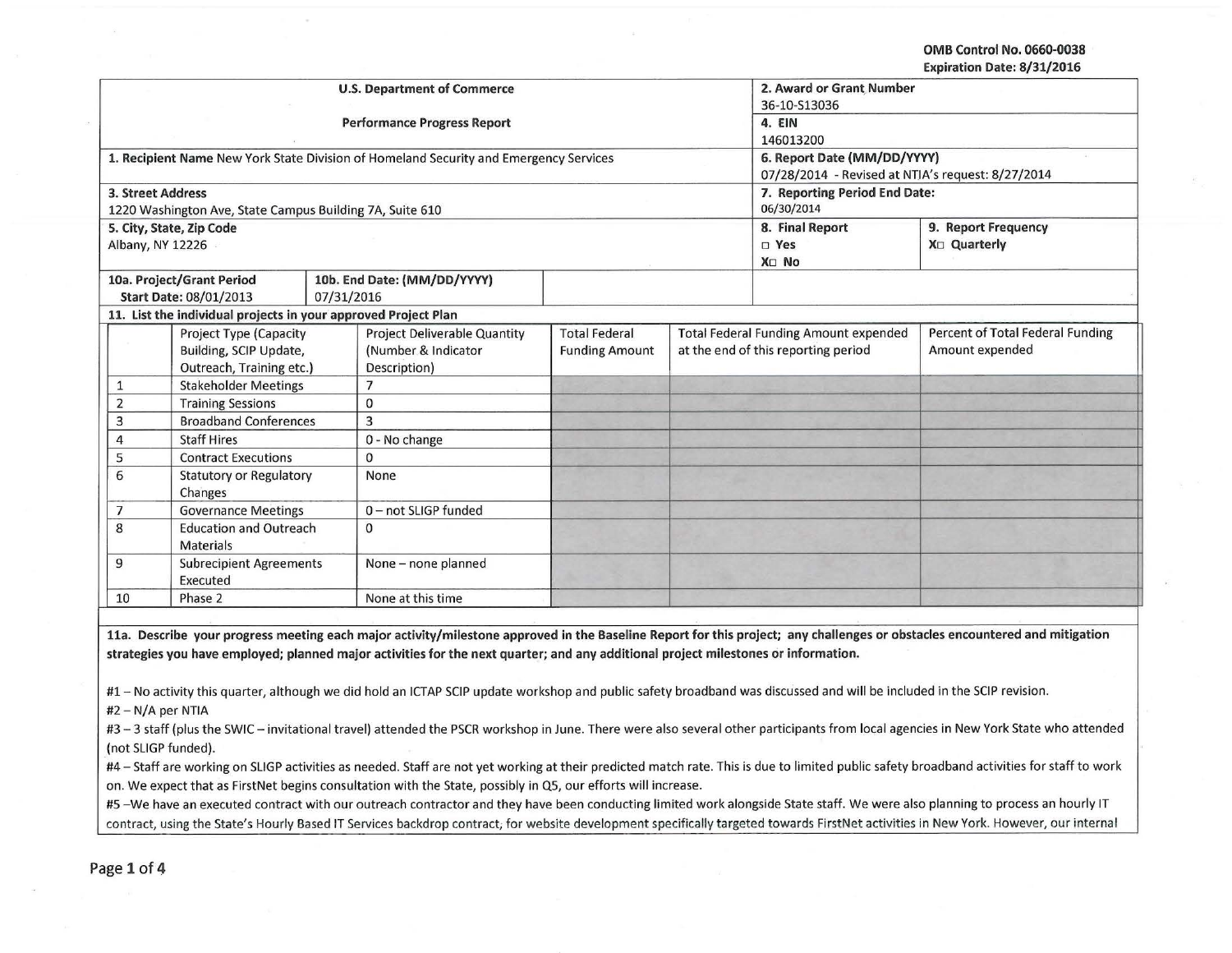!

website development team has informed us they expect to support our FirstNet effort using existing internal staff. If so, we may switch those employees to accounting under our required match.

#6 - N/A per NTIA

#7 - Per NTIA, since our governance meetings are not SLIGP funded, this value will be 0 in the progress reports.

#8 - None have been prepared or distributed yet, however we have developed a draft website design.

#9- None are planned.

#10 - No Phase 2 activities have been conducted yet. We are waiting further direction from FirstNet and NTIA.

llb. If the project team anticipates requesting any changes to the approved Baseline Report in the next quarter, describe those below. Note that any substantive changes to the Baseline Report must be approved by the Department of Commerce before implementation.

At some point, we will likely need to revisit our list of titles on State match, as well as removing our need for a website development contract (as this will be done internally). Depending on the timing of Phase 2 modifications, this may be done at the same time.

llc. Provide any other information that would be useful to NTIA as it assesses this project's progress.

Due to limited direction from FirstNet on details needed for State outreach, there was limited internal activity during Quarter 4, with attending the PSCR conference and FirstNet webinars/conference calls being the primary activities. The State continues to wait for direction from FirstNet on specific details needed for outreach. (E.g. What the network will look like, what the monthly cost will be, what the user base will be (first responders, or first responders plus public works, etc.). During Q5 we plan to develop a "short form" mobile data usage survey and continue development work on the State's public safety broadband website. We will also likely be submitting documentation required for the Human Subjects Research memo/exemption so we can survey on mobile data usage.

lld. Describe any success stories or best practices you have identified. Please be as specific as possible.

None at this time.

12. Personnel

12a. If the project is not fully staffed, describe how any lack of staffing may impact the project's time line and when the project will be fully staffed.

12b. Staffing Table

| <b>Job Title</b>             | FTE <sub>%</sub> | Project(s) Assigned                            | Change                        |
|------------------------------|------------------|------------------------------------------------|-------------------------------|
| <b>SWIC</b>                  | 0.15             | Overall SLIGP and policy oversight and liaison | Continues SLIGP/PSBB<br>Work. |
| Radio Engineer (#1)          | 0.50             | <b>SLIGP/State FirstNet Primary</b>            | Continues SLIGP/PSBB<br>Work. |
| Radio Engineer (#2)          | 0.40             | Support SLIGP and FirstNet Activities          | Continues SLIGP/PSBB<br>Work. |
| <b>Agency Budget Analyst</b> | 0.40             | Supports communication's office budget/fiscal  | Continues SLIGP/PSBB          |

Page 2 of 4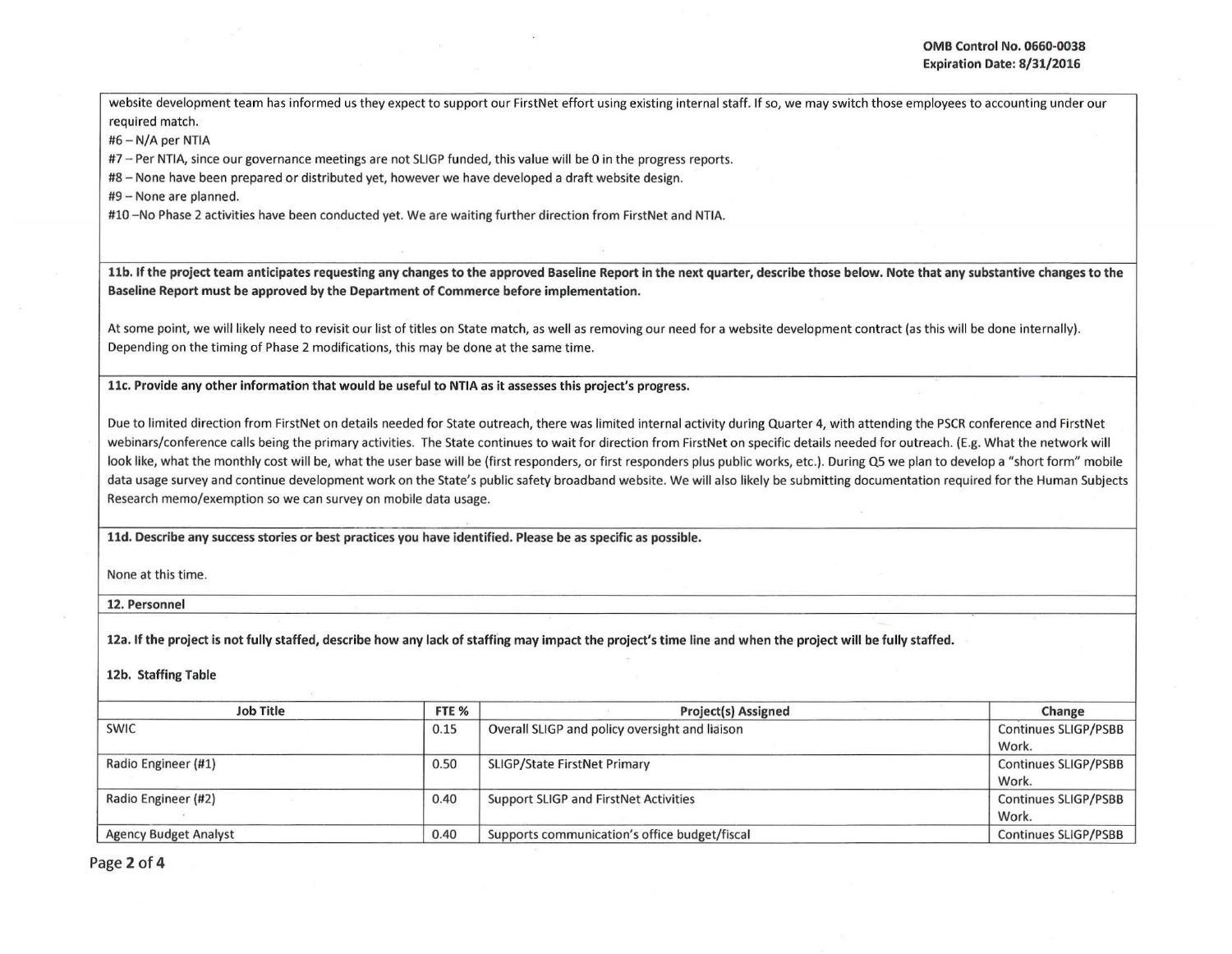## **OMB Control No. 0660-0038 Expiration Date: 8/31/2016**

|                                                                                                      |                                                                                                                                       |                          |                                                                        |                               |                                                               |                |                                                |                                                 | Work.                  |  |
|------------------------------------------------------------------------------------------------------|---------------------------------------------------------------------------------------------------------------------------------------|--------------------------|------------------------------------------------------------------------|-------------------------------|---------------------------------------------------------------|----------------|------------------------------------------------|-------------------------------------------------|------------------------|--|
|                                                                                                      |                                                                                                                                       |                          |                                                                        | Add Row                       | Remove Row                                                    |                |                                                |                                                 |                        |  |
| 13. Subcontracts (Vendors and/or Subrecipients)                                                      |                                                                                                                                       |                          |                                                                        |                               |                                                               |                |                                                |                                                 |                        |  |
|                                                                                                      | 13a. Subcontracts Table - Include all subcontractors. The totals from this table must equal the "Subcontracts Total" in Question 14f. |                          |                                                                        |                               |                                                               |                |                                                |                                                 |                        |  |
| Name                                                                                                 | <b>Subcontract Purpose</b>                                                                                                            | Type<br>(Vendor/Subrec.) | RFP/RFQ<br>Issued<br>(Y/N)                                             | Contract<br>Executed<br>(Y/N) | Start<br>Date                                                 | End<br>Date    | <b>Total Federal</b><br><b>Funds Allocated</b> | <b>Total Matching</b><br><b>Funds Allocated</b> | Project and % Assigned |  |
| <b>New York</b><br>State<br>Technology<br>Enterprise<br>Corporation<br>(NYSTEC)                      | Outreach, project<br>management, support                                                                                              | Vendor                   | Not<br>needed<br>(existing)<br>State<br>contract)                      | Y                             | 08/01/<br>2013<br>(*approv<br>ed by<br>OSC<br>03/03/<br>2014) | 07/31/<br>2016 | \$2,013,960.00                                 | \$0.00                                          |                        |  |
| TBD<br>(As noted<br>above, this<br>may not be<br>needed).                                            | Website development                                                                                                                   | Vendor                   | Likely<br>not<br>needed<br>due to<br>existing<br>state IT<br>contracts | $\mathsf{N}$                  |                                                               |                | \$84,864                                       | \$0.00                                          |                        |  |
| Add Row<br>Remove Row<br>13b. Describe any challenges encountered with vendors and/or subrecipients. |                                                                                                                                       |                          |                                                                        |                               |                                                               |                |                                                |                                                 |                        |  |

Due to the delay in getting the grant award funds and the approval process for contracts in New York, no subcontracts were awarded in Q1 or Q2. We had expected our main subcontractor award early in Q2, however the Office of the State Comptroller required a revised contract with lower rates (reflecting a blanket reduction in all contractor rates - not specific to just this award) to be put in place first. This contract was approved in Q3, however it wasn't until Q4 that invoices were paid against this contract.

## **14. BudgetWorksheet**

Columns 2, 3 and 4 must match your current project budget for the entire award, which is the SF-424A on file. Only list matching funds that the Department of Commerce has already approved.

| Project Budget Element (1)   | <b>Federal Funds</b><br>Awarded (2) | <b>Approved Matching</b><br>Funds $(3)$ | <b>Total Budget</b><br>(4) | <b>Federal Funds</b><br>Expended (5) | <b>Approved Matching Funds</b><br>Expended (6) | Total Funds Expended (7) |
|------------------------------|-------------------------------------|-----------------------------------------|----------------------------|--------------------------------------|------------------------------------------------|--------------------------|
| a. Personnel Salaries        |                                     | \$706.815                               | \$706,815                  |                                      | S40,616.26                                     | \$40,616.26              |
| b. Personnel Fringe Benefits |                                     | \$405,995                               | \$405,995                  |                                      | \$22,533.90                                    | \$22.533.90              |
| c. Travel                    | \$301.320                           | S0                                      | \$301,320                  | \$11,975.26                          |                                                | \$11,975.26              |

Page **3 of 4**